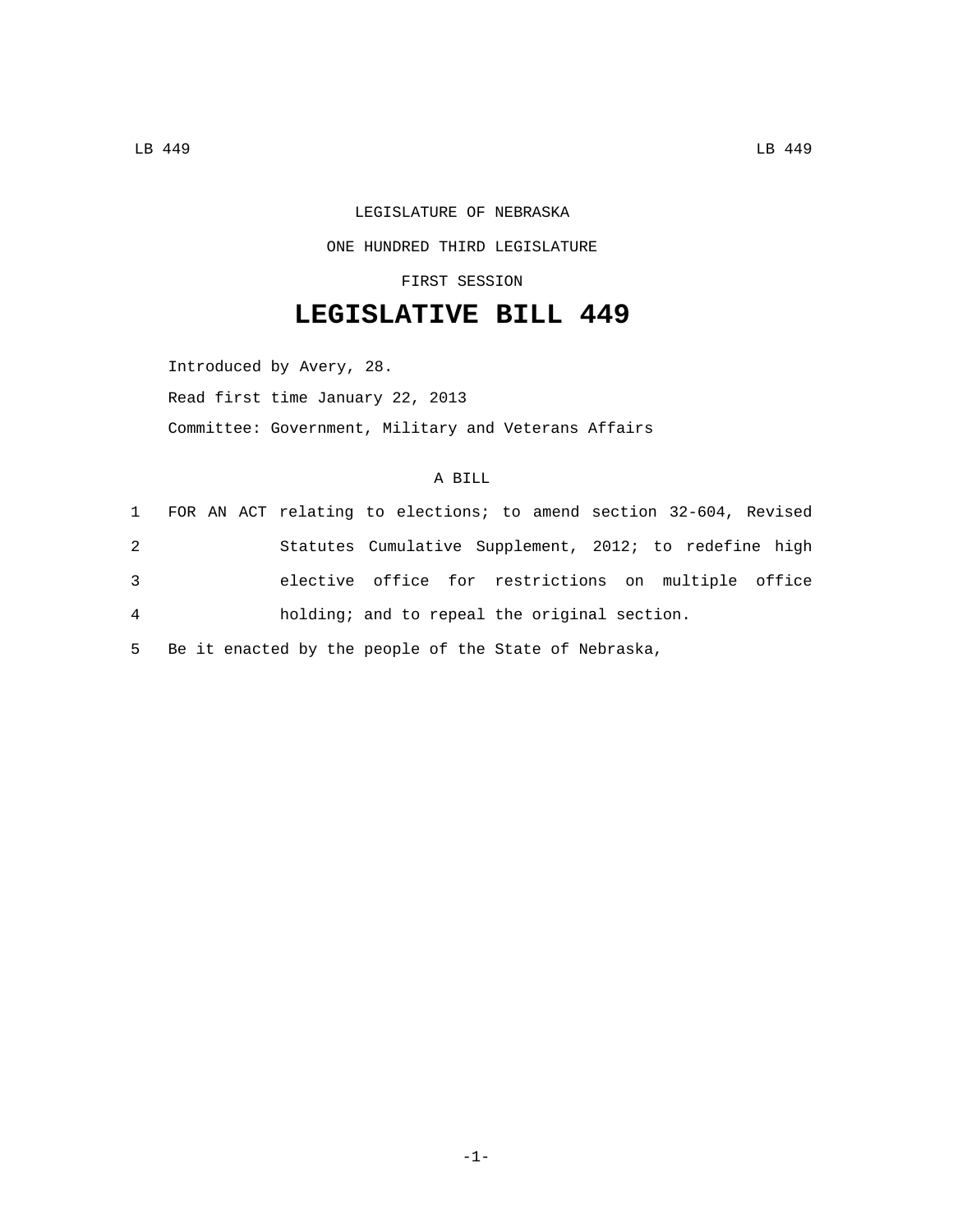LB 449 LB 449

 Section 1. Section 32-604, Revised Statutes Cumulative 2 Supplement, 2012, is amended to read:

 32-604 (1) Except as provided in subsection (2) or (4) of this section, no person shall be precluded from being elected or appointed to or holding an elective office for the reason that he or she has been elected or appointed to or holds another elective 7 office.

 (2) No person serving as a member of the Legislature or in an elective office described in Article IV, section 1 or 20, or Article VII, section 3 or 10, of the Constitution of Nebraska shall simultaneously serve in any other elective office, except that such a person may simultaneously serve in another elective office which is filled at an election held in conjunction with the annual meeting of 14 a public body.

 (3) Whenever an incumbent serving as a member of the Legislature or in an elective office described in Article IV, section 1 or 20, or Article VII, section 3 or 10, of the Constitution of Nebraska assumes another elective office, except an elective office filled at an election held in conjunction with the annual meeting of a public body, the office first held by the incumbent shall be deemed 21 vacant.

 (4) No person serving in a high elective office shall simultaneously serve in any other high elective office, except that a county attorney may serve as the county attorney for more than one county if appointed under subsection (2) of section 23-1201.01.

$$
-2\,-
$$